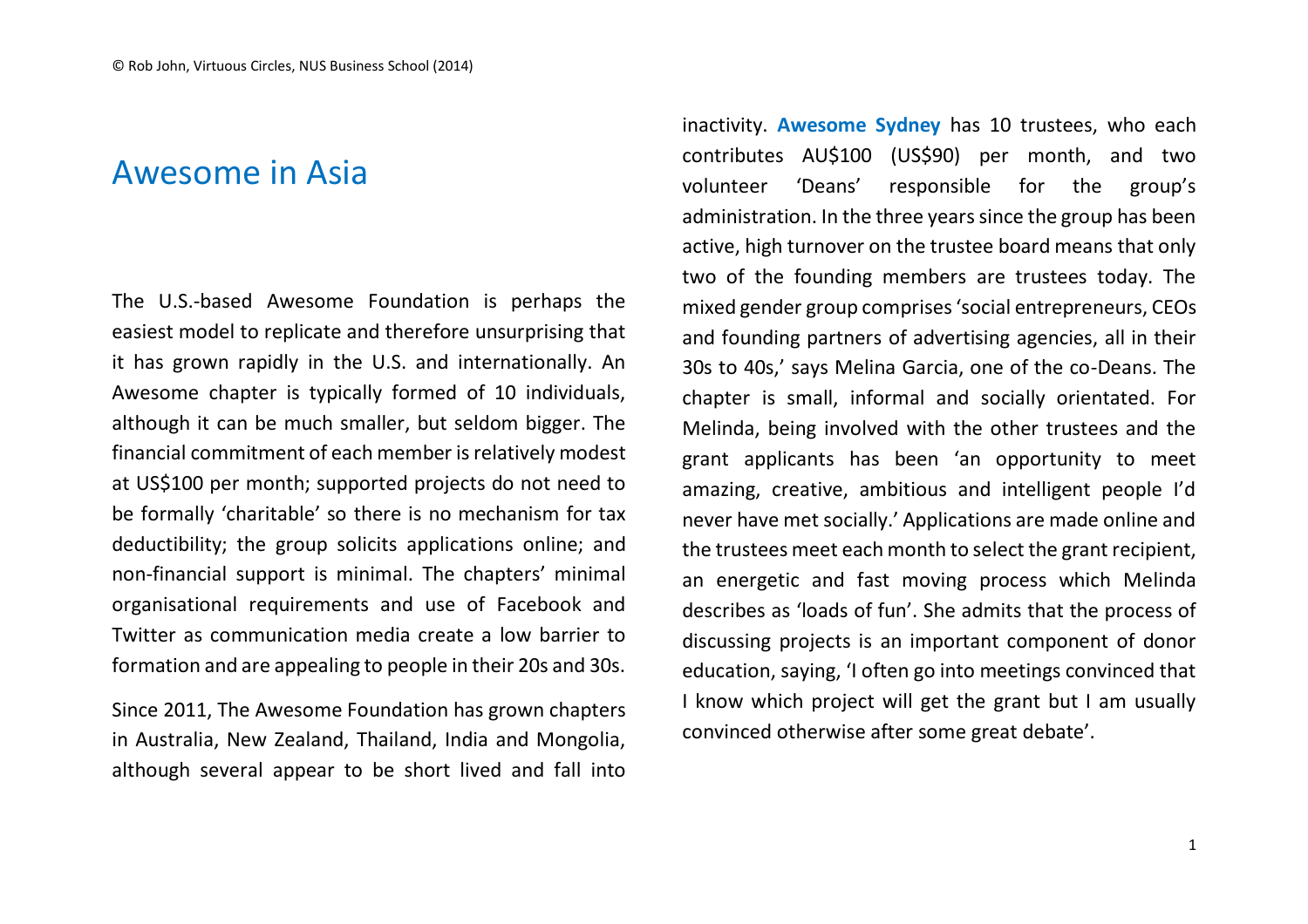The chapter is looking for projects that 'display creativity, benefits the community in Sydney, has the potential to grow, and demonstrates a clever use of AU\$1,000 (US\$900)'. In February 2014 Awesome Sydney funded the development of a roof garden for refugees who are waiting for their asylum applications to be processed, while they are unable to work or study. The garden gives an opportunity for asylum seekers to meet, interact with others in their community, and grow food used in the soup kitchen below. A project funded in October 2013 supported a free 'geo-tagging' mapping service for 'foragers' — people in the community who look for seasonal wild foods, such as dandelions, nettles, mulberries, pine mushrooms and bamboo shoots as well as safe traditional medicines.

Despite being a small group, Awesome Sydney multiples its impact through creative 'pitch events' in collaboration with like- minded organisations and groups. 'Pitch the Future' is an evening event jointly produced by organisations supporting social and creative entrepreneurs — Vivid Ideas Festival, Vibewire, The Awesome Foundation Sydney, StartSomeGood.com and the Foundation for Young Australians — at which six young social entrepreneurs in Sydney pitch their projects for support. The audience chooses the winning project, which receives AU\$2,000 (US\$1,800) and office space at the Vibewire Innovation Lab to help them launch their project.

Partnerships are also a key element of the other two Australian chapters. In 2012 two board members of Maldon and District Community Bank set up **Awesome Foundation Maldon**, Victoria. The bank is part of Australia's network of 300 community-based financial service providers, and the first to become, in effect, a chapter of The Awesome Foundation, providing the funds that dispersed as grants. Awesome Maldon has funded projects that include a storytelling and craft activity at Maldon's junior library, and the launch of a new farmers' market. One of **Awesome Melbourne** chapter 'trustees' is @Pozible, a local web based crowdfunding platform. The chapter also partners with TEDx Melbourne in an arrangement where an Awesome grant winner is given the opportunity to be coached on presenting his or her ideas at TEDx events.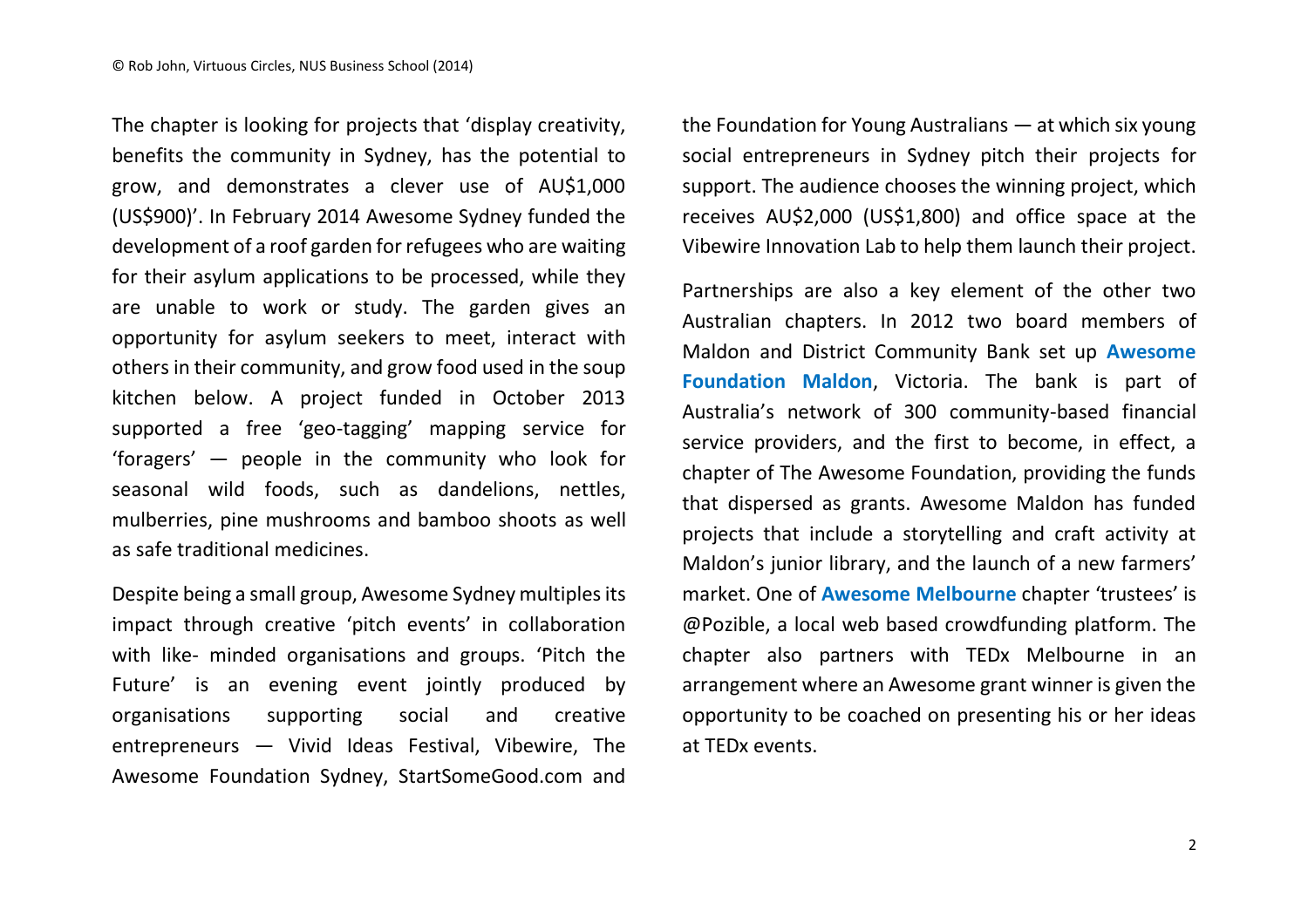**Whangarei** is the northernmost city in New Zealand with a population of 53,000; its natural harbour was visited by the explorer James Cook in 1769. Awesome Whangarei was launched in 2012 following a visit to the city by Peter Kagayamas, an internationally recognised champion of community development and grassroots engagement. The chapter follows standard practice with 10 individuals contributing NZ\$100 (US\$83) each month and a 'Dean' contributing her time to organise the group, promote its activities, and process applications. The group has made three funding rounds, limiting their scope to the Whangarei area. The chapter's Dean, Andrea Beazley, says 'we can help get ideas off the ground easily and quickly because there is no bureaucratic funding hassle; it's a perfect example of the community supporting the community.' Projects funded so far include community gardens, pop-up furniture in town and graffiti gardening (gardens randomly appearing around town). Andrea believes that such 'community- minded, visible, fun projects do not fit the criteria of large funding bodies', and fill a gap in the giving spectrum. Like other Awesome chapters, Whangarei communicates to the community through its own Facebook page. The page has 132 'friends'

and is an easy way to post photographs of funded projects, and call for applications.

Awesome chapters started up in the Mongolian cities of **Sükhbaatar** and **Ulaanbaatar** in 2012, following contact with Awesome's founder by Peace Corps volunteers working in Mongolia. While being expatriate initiated, it appears that the chapters are a mix of Mongolian nationals and expatriates. Bonnie Nelson, one of the Peace Corps volunteers instrumental in setting up the Sükhbaatar chapter, explains that the core Awesome model needed adaptation for a local context where salaries are low. Members each commit 20,000 MNT (US\$11) monthly and grants of 200,000–400,000 MNT (US\$110–220) are dispersed every one to two months. Successfully funded projects in Mongolia, not surprisingly, have a strong social and environment bias health awareness, recycling bins, and repair of a library's book stock. Both Mongolian chapters are currently inactive.

The Awesome chapter in **Delhi**, India started up in 2014 but has not yet posted any grant activity. The chapter in Thailand is already marked as inactive on the global website.